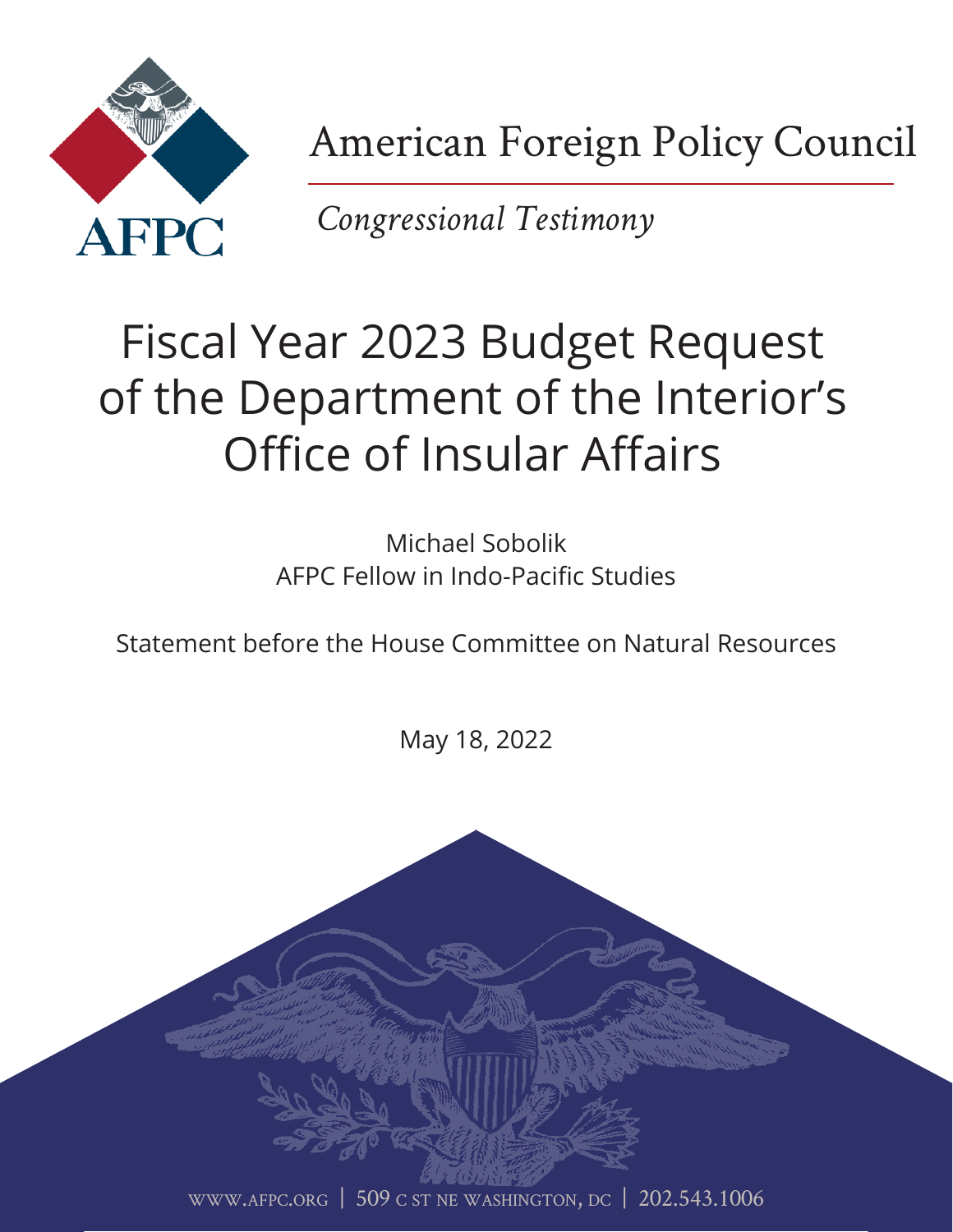



Vice Chair Sablan, Ranking Member Gonzalez-Colon, distinguished members of the Committee:

It is a privilege for me to appear before you today to discuss the FY23 budget request of the Department of the Interior's Office of Insular Affairs (OIA). Of paramount importance to OIA's mission is bolstering America's relations with U.S. Territories (American Samoa, Guam, the Commonwealth of the Northern Mariana Islands, and the U.S. Virgin Islands) and particularly with the Freely Associated States (the "FAS," which include the Federated States of Micronesia, the Republic of the Marshall Islands, and Palau).

As tensions between the United States and the People's Republic of China (PRC) intensify, our longstanding relationships with these nations are growing increasingly important and contested. It is crucial for Washington to give these relationships the attention and priority they have long deserved, to strengthen our credibility as a partner, and to head off Beijing's ongoing attempts to increase its influence with these nations at our expense.

### **Office of Insular Affairs' FY23 Budget Request**

The funding outlook for OIA includes \$125.7 million in current appropriations and \$610 million in permanent funding.<sup>1</sup> OIA has set out its policy priorities for its appropriations request for U.S. Territories: climate resilience, conservation, and clean energy programs. In regards to clean energy, OIA has requested \$15.5 million to support renewable energy and grid infrastructure. According to OIA, "Funding will help the islands reduce their dependence on energy imports to support energy independence and increase energy conservation and efficiency through reliable and affordable energy strategies." Indeed, OIA highlights these programs at the forefront of its budget request.<sup>2</sup>

Given the geographical realities of U.S. Territories, they could be exceptional candidates for these programs. They are all islands and archipelagos, and as such, according to the Department of Energy, are predisposed to maximize efficiency from renewable sources like solar and wind<sup>3</sup> – provided the Federal Government works with them to mitigate risks to renewable energy infrastructure from natural disasters like hurricanes and typhoons.

Even so, the Biden administration should take particular care to account for other geopolitical factors that impact OIA's Pacific responsibilities– namely, the rise of the PRC. Much attention in Washington has centered on the threat of China's malign influence within the U.S. homeland, but Beijing is seeking to expand its clout and presence in the Pacific Ocean – with direct implications for American Samoa,<sup>4</sup>

<sup>1</sup> Office of Insular Affairs, "Bureau Highlights," [https://www.doi.gov/sites/doi.gov/files/fy2023-bib-oia-508.pdf,](https://www.doi.gov/sites/doi.gov/files/fy2023-bib-oia-508.pdf) p. 1. 2 Ibid.

<sup>3</sup> See "Island Energy Snapshots," Office of Energy Efficiency & Renewable Energy, Department of Energy, [https://www.](https://www.energy.gov/eere/island-energy-snapshots) [energy.gov/eere/island-energy-snapshots.](https://www.energy.gov/eere/island-energy-snapshots)

<sup>4</sup> American Samoa is the victim of China's overfishing practices, which have on one occasion forced an American Samoan tuna cannery to temporarily shut down. Beijing's overfishing is constant and presents an economic strain for American Samoa, which lacks the stature to rebuff China's intrusions on its own. For more, see Robert C. O'Brien, "American Pacific Islanders Deserve Protection – In the Pacific," *The Diplomat*, June 30, 2021, [https://thediplomat.](https://thediplomat.com/2021/06/american-pacific-islanders-deserve-protection-in-the-pacific/) [com/2021/06/american-pacific-islanders-deserve-protection-in-the-pacific/.](https://thediplomat.com/2021/06/american-pacific-islanders-deserve-protection-in-the-pacific/)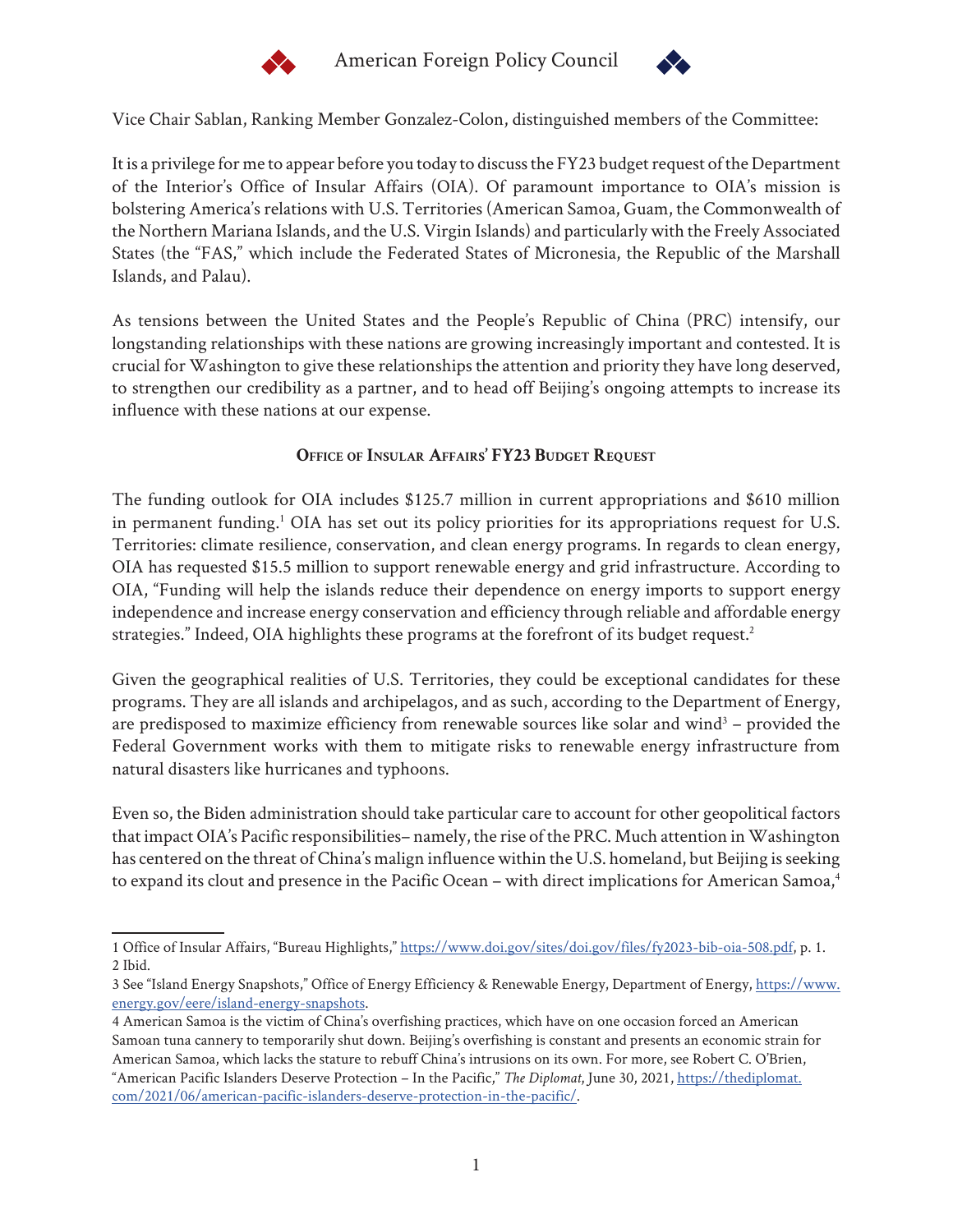



Guam,<sup>5</sup> the Northern Mariana Islands,<sup>6</sup> and the U.S. Virgin Islands<sup>7</sup> — but especially for the FAS.

## **U.S.-China Great Power Competition**

As the PRC has grown increasingly belligerent in recent years, the United States is seeking to blunt the advance of the People's Liberation Army (PLA) into the Pacific. Geography plays a key role here, for the Pacific Ocean hems China in with successive land barriers, or island chains. Beyond the first island chain (Japan, Taiwan, and the Philippines) lies a collection of islands few Americans are familiar with: the Pacific Island countries that span across the ocean from Papua New Guinea to Polynesia. Many of these islands are small. Most are remote. Eighty years ago, they were a critical front in World War II, but have since fallen out of the limelight. Today, however, policymakers ignore them at America's peril, for China is seeking to buy off these islands and, in so doing, break through their defensive perimeter into the Pacific and stymie America's military access to East Asia.

The Chinese Communist Party (CCP) views these islands through the prism of its broader geopolitical gambit – namely, to leverage its economic dominance and sideline the United States. From 2007 to 2017, Chinese trade with Pacific Island nations grew by a factor of four.<sup>8</sup> China has also poured foreign direct investment into the region as it pulls more and more nations into its global Belt and Road Initiative (BRI).9

<sup>5</sup> By virtue of its location between Hawaii and China, Guam is one of America's most valuable territories. The Air Force, Navy, and Army all host military installations there, and the island serves as a complement to America's bases in Japan. It is particularly notable for its housing of U.S. bomber aircraft, sealift capabilities, and attack submarines – not to mention personnel. Guam is a lynchpin of America's military presence in the Pacific – and a primary target of China's robust ballistic missile force. For more, see Alastair Gale, "Guam, America's Forgotten Territory, Is New Front Line Against China," *The Wall Street Journal*, December 17, 2021, [https://www.wsj.com/articles/guam-americas-forgotten](https://www.wsj.com/articles/guam-americas-forgotten-territory-is-new-front-line-against-china-11639737005)[territory-is-new-front-line-against-china-11639737005](https://www.wsj.com/articles/guam-americas-forgotten-territory-is-new-front-line-against-china-11639737005).

<sup>6</sup> A mere 130 miles away from Guam, the Northern Marianas Islands provides geographic flexibility to the Department of Defense as it seeks to redeploy forces from Japan to Guam. Additionally, the Northern Marianas Islands rely heavily on tourism for economic growth. China has exploited this dependency in recent years, particularly in the gambling sector. For more, see Marian Faa, "'No slowing down' of military presence in Mariana Islands," ABC Radio Australia, March 22, 2021, [https://www.abc.net.au/radio-australia/programs/pacificbeat/us-military-in-northern-mari](https://www.abc.net.au/radio-australia/programs/pacificbeat/us-military-in-northern-mariana-islands-raises-concern/13266772)[ana-islands-raises-concern/13266772.](https://www.abc.net.au/radio-australia/programs/pacificbeat/us-military-in-northern-mariana-islands-raises-concern/13266772) See also Yuan Zhi (Owen) Ou, "The Northern Marinia Islands: US Territory China-Dependent," *The Diplomat*, September 25, 2021, [https://thediplomat.com/2021/09/the-northern-mariana-is](https://thediplomat.com/2021/09/the-northern-mariana-islands-us-territory-china-dependent/)[lands-us-territory-china-dependent/](https://thediplomat.com/2021/09/the-northern-mariana-islands-us-territory-china-dependent/).

<sup>7</sup> The U.S. Virgin Islands lie amidst critical global shipping lanes: the Mona Passage (connecting the Continental United States to South America), and the primary container route from Europe and the Middle East through the Panama Canal. In regards to China, overdoses of fentanyl (an opioid manufactured in and shipped from the PRC) have rocked the USVI and have led to 200,000 deaths over the past 20 years. For more, see Alexander B. Gray and Douglas W. Domenech, "U.S. Territories: The Frontlines of Global Competition with China," *RealClear Defense*, Marsh 11, 2021, [https://](https://www.realcleardefense.com/articles/2021/03/11/us_territories_the_frontlines_of_global_competition_with_china_767683.html) [www.realcleardefense.com/articles/2021/03/11/us\\_territories\\_the\\_frontlines\\_of\\_global\\_competition\\_with\\_chi](https://www.realcleardefense.com/articles/2021/03/11/us_territories_the_frontlines_of_global_competition_with_china_767683.html)[na\\_767683.html](https://www.realcleardefense.com/articles/2021/03/11/us_territories_the_frontlines_of_global_competition_with_china_767683.html).

<sup>8</sup> Ethan Meick, Michelle Ker, and Han May Chan, "China's Engagement in the Pacific Islands: Implications for the United States," U.S.-China Economic and Security Review Commission, June 14, 2018, [https://www.uscc.gov/sites/default/](https://www.uscc.gov/sites/default/files/Research/China-Pacific%20Islands%20Staff%20Report.pdf, p. 8) [files/Research/China-Pacific%20Islands%20Staff%20Report.pdf, p. 8](https://www.uscc.gov/sites/default/files/Research/China-Pacific%20Islands%20Staff%20Report.pdf, p. 8).

<sup>9</sup> Anne-Marie Brady, "China in the Pacific: from 'friendship' to strategically placed ports and airfields," Australian Strategic Policy Institute, April 20, 2022, [https://www.aspistrategist.org.au/china-in-the-pacific-from-friendship-to-strate](https://www.aspistrategist.org.au/china-in-the-pacific-from-friendship-to-strategically-placed-ports-and-airfields/)[gically-placed-ports-and-airfields/.](https://www.aspistrategist.org.au/china-in-the-pacific-from-friendship-to-strategically-placed-ports-and-airfields/)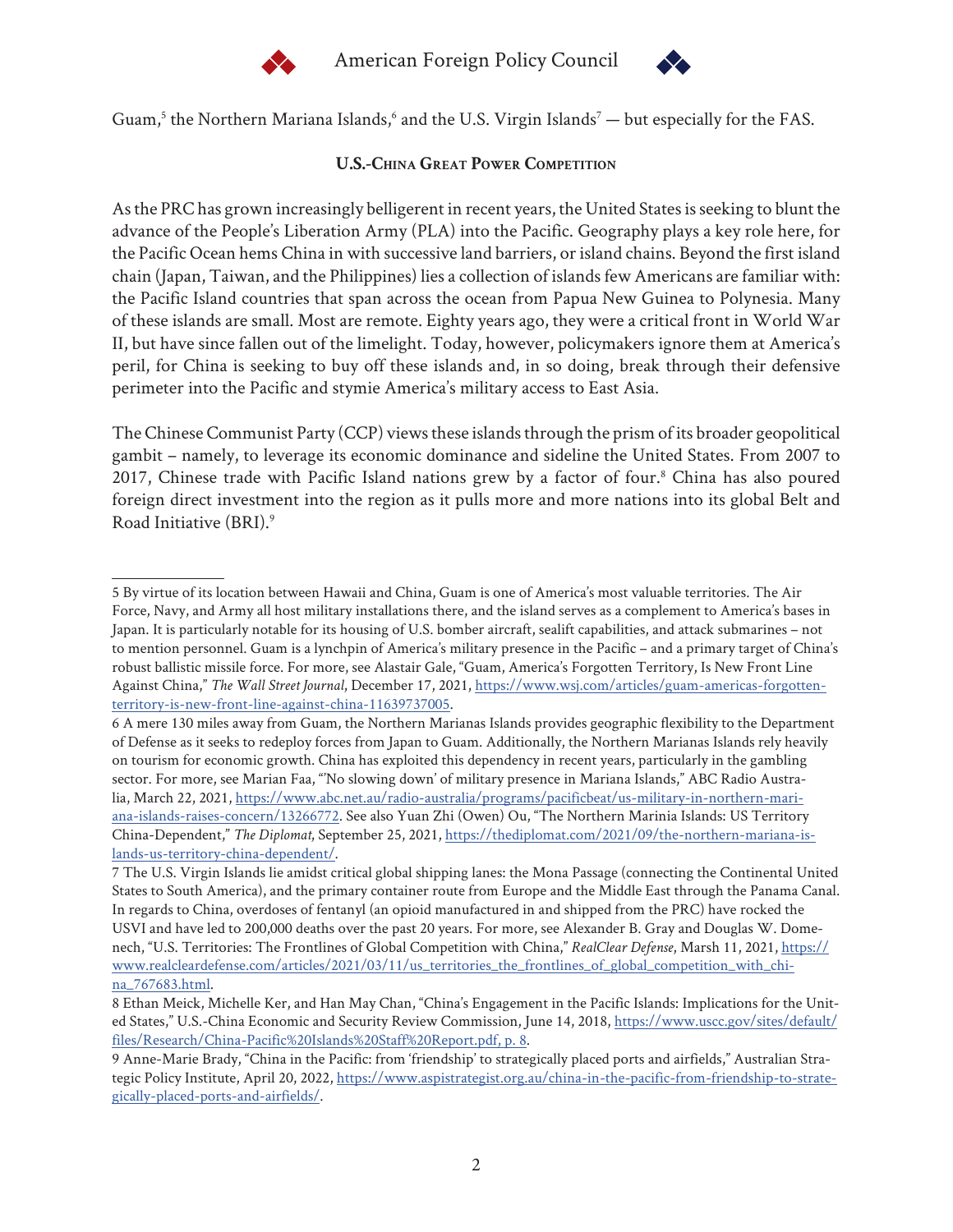



Beijing often wields its commercial heft to isolate Taiwan and pick off its alliances – thus weakening the first island chain. Indeed, the Solomon Islands and Kiribati broke off diplomatic ties with Taipei in 2019 in favor of relations with the PRC.<sup>10</sup> More recently, the Solomon Islands entered into an agreement with Beijing that would allow the People's Liberation Army Navy (PLAN) to access its ports. This development has led Washington, Canberra, and others to worry that China may eventually establish a military base in the Southern Pacific.<sup>11</sup>

In the Northern Pacific, however, the U.S. has the upper hand.

# **Why the Freely Associated States Matter to the United States**

East of the Philippines and north of Papua New Guinea, this Pacific region includes Palau, the FSM, and the RMI – each of which have freely associated with the United States for decades under agreements called Compacts of Free Association (COFA). These nations are not formal American territories, but all rely on Washington for federal assistance and government programs, from the U.S. National Weather Service and the Postal Service to the Departments of Homeland Security and Transportation. Washington has also underwritten billions of dollars of economic assistance to these island-nations since the 1980s in the form of grants and trust funds.<sup>12</sup>

Even so, the relationship exceeds financial aid. Under the compact agreements with these nations, the United States has an explicit defense obligation to defend the FAS from attack. As a former State Department official explained to Congress in 1998, "we are completely responsible for their defense and are obligated to defend them as if they were part of the U.S."13

In return, America retains certain defense planning privileges in this region. Of particular importance is the Ronald Reagan Ballistic Missile Defense Test Site on the Kwajalein Atoll within the Marshall Islands. This site, which defense officials have characterized as a "national treasure," is one of the Pentagon's most valuable overseas bases.<sup>14</sup> Its equatorial location supports critical space tracking capabilities like Space Fence, a ground-based radar that can detect space debris as small as a marble.15

<sup>10</sup> Ralph Jennings, "Kiribati cuts ties with Taiwan, presaging switch to China," Associated Press, September 20, 2019, [https://apnews.com/article/90e8938980404130a63641162d125db2.](https://apnews.com/article/90e8938980404130a63641162d125db2)

<sup>11</sup> Kirsty Needham, "EXCLUSIVE Solomon Islands considers security cooperation with China – official," Reuters, March 24, 2022, [https://www.reuters.com/world/exclusive-solomon-islands-considers-security-cooperation-with-chi](https://www.reuters.com/world/exclusive-solomon-islands-considers-security-cooperation-with-china-official-2022-03-24/)[na-official-2022-03-24/.](https://www.reuters.com/world/exclusive-solomon-islands-considers-security-cooperation-with-china-official-2022-03-24/)

<sup>12</sup> Thomas Lum and Bruce Vaughn, "The Pacific Islands: Policy Issues," Congressional Research Service, February 2, 2017, [https://www.everycrsreport.com/files/20170202\\_R44753\\_3df36f0326f43bf7606086c536952e257506c856.pdf](https://www.everycrsreport.com/files/20170202_R44753_3df36f0326f43bf7606086c536952e257506c856.pdf).

<sup>13</sup> Stanley Roth, former Assistant Secretary for East Asia and Pacific Affairs, quoted in "Compacts of Free Association with the Marshall Islands, Federated States of Micronesia, and Palau," Joint Oversight Hearing before the Committee on Resources and Subcommittee on Asia and the Pacific of the Committee of the Committee on International Relations, House of Representatives, October 1, 1998, [https://www.govinfo.gov/content/pkg/CHRG-105hhrg51943/pdf/CHRG-](https://www.govinfo.gov/content/pkg/CHRG-105hhrg51943/pdf/CHRG-105hhrg51943.pdf)[105hhrg51943.pdf.](https://www.govinfo.gov/content/pkg/CHRG-105hhrg51943/pdf/CHRG-105hhrg51943.pdf)

<sup>14</sup> Kikki Maxwell, "LTG Mann visits 'national treasure': SMDC leader talks mission, budget at Kwaj QOL," U.S. Army, March 5, 2016, [https://www.army.mil/article/163588/ltg\\_mann\\_visits\\_national\\_treasure\\_smdc\\_leader\\_talks\\_mission\\_](https://www.army.mil/article/163588/ltg_mann_visits_national_treasure_smdc_leader_talks_mission_budget_and_kwaj_qol) [budget\\_and\\_kwaj\\_qol](https://www.army.mil/article/163588/ltg_mann_visits_national_treasure_smdc_leader_talks_mission_budget_and_kwaj_qol).

<sup>15</sup> Sandra Erwin, "Space Fence surveillance radar site declared operational," *SpaceNews*, March 28, 2020, [https://space](https://spacenews.com/space-fence-surveillance-radar-site-declared-operational/)[news.com/space-fence-surveillance-radar-site-declared-operational/](https://spacenews.com/space-fence-surveillance-radar-site-declared-operational/).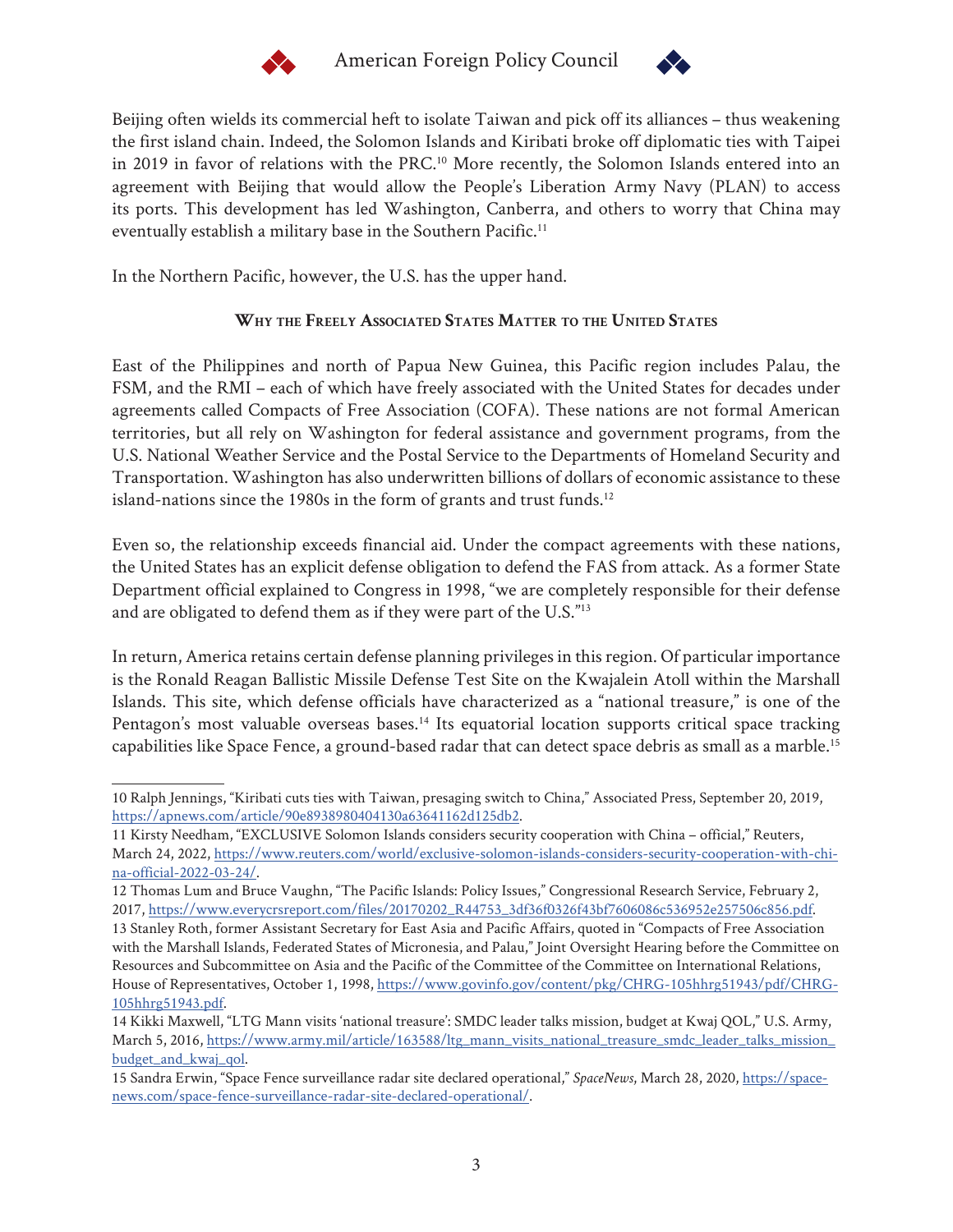



Beyond space domain awareness, the Reagan Test Site's unique location also supports America's nuclear deterrence. At 4,200 miles west of Vandenberg Air Force Base in California, Kwajalein is optimally placed to support both missile defense testing and intercontinental ballistic missile (ICBM) testing.16 Defensively, this allows the Department of Defense to assess the Ground-based Interceptor (GBI) program, which is America's only defense against an incoming nuclear attack. Offensively, Kwajalein can track the targeting precision of America's nuclear missiles, specifically the Minuteman III.17

But more important than one island or facility are America's right of "strategic denial" and its "defense veto."18 The former authority empowers Washington to deny foreign militaries access to the islands and their territorial waters; the latter constrains the FAS governments themselves from taking actions incompatible with America's defense obligation and authority.

Before China's military rise, government officials in Washington questioned the strategic payoff of America's relationship with the FAS. In 2002, the Government Accountability Office (then called the General Accounting Office) suggested to Congress that Micronesia and the Marshall Islands "currently play no role in U.S. strategy in the Asia Pacific Region," and went on to note that even the Pentagon characterized the compact terms as obligations, not assets.<sup>19</sup> Today, in light of the PLA's growing capabilities, the DoD views these islands as one of its greatest strategic advantages against China. In the 2019 "Indo-Pacific Strategy Report," U.S. defense planners singled out "leveraging existing access in the Compact States" as a critical element of maintaining military access in the region.<sup>20</sup> The same year, the U.S. Army conducted military exercises in Palau,<sup>21</sup> and in 2020 former Secretary of Defense Mark Esper reinforced the region's importance with a rare visit to the island.<sup>22</sup>

Behind these words and actions lie dual strategic missions: denying sea dominance of the Pacific Ocean to the PLA and maintaining Washington's presence there. In the words of RAND analyst Derek Grossman, the FAS is "tantamount to a power projection superhighway running through the heart of the North Pacific into Asia, connecting U.S. military forces in Hawaii to those in the theater,

<sup>16</sup> David Vergun, "Layered Missile Defense System Protects Homeland," U.S. Department of Defense, October 7, 2019, [https://www.defense.gov/News/Feature-Stories/story/Article/1982838/missile-defense-system-protects-from-at](https://www.defense.gov/News/Feature-Stories/story/Article/1982838/missile-defense-system-protects-from-attacks-of-all-ranges/source/layered-missile-defense-system-protects-homeland/, p. 8)[tacks-of-all-ranges/source/layered-missile-defense-system-protects-homeland/, p. 8.](https://www.defense.gov/News/Feature-Stories/story/Article/1982838/missile-defense-system-protects-from-attacks-of-all-ranges/source/layered-missile-defense-system-protects-homeland/, p. 8)

<sup>17 &</sup>quot;Minuteman III test launch showcases readiness as safe, effective deterrent," Air Force Global Strike Command Public Affairs, August 11, 2021, https://www.af.mil/News/Article-Display/Article/2727913/minuteman-iii-test-launch-showcases-readiness-as-safe-effective-deterrent/.

<sup>18 &</sup>quot;Kwajalein Atoll Is the Key U.S. Defense Interest in Two Micronesian Nations," United States General Accounting Office, Report to Congressional Requesters, January 2002, [https://www.gao.gov/assets/gao-02-119.pdf.](https://www.gao.gov/assets/gao-02-119.pdf) 19 Ibid, p. 3.

<sup>20 &</sup>quot;Indo-Pacific Strategy Report: Preparedness, Partnerships, and Promoting a Networked Region," The Department of Defense, June 1, 2019, [https://media.defense.gov/2019/Jul/01/2002152311/-1/-1/1/DEPARTMENT-OF-DE-](https://media.defense.gov/2019/Jul/01/2002152311/-1/-1/1/DEPARTMENT-OF-DEFENSE-INDO-PACIFIC-STRATEGY-REPORT-2019.PDF)[FENSE-INDO-PACIFIC-STRATEGY-REPORT-2019.PDF.](https://media.defense.gov/2019/Jul/01/2002152311/-1/-1/1/DEPARTMENT-OF-DEFENSE-INDO-PACIFIC-STRATEGY-REPORT-2019.PDF)

<sup>21</sup> Wyatt Olson, "US soldiers return to Palau for exercise after 37-year hiatus," *Stars and Stripes*, April 7, 2019, [https://](https://www.stripes.com/theaters/asia_pacific/us-soldiers-return-to-palau-for-exercise-after-37-year-hiatus-1.576150) [www.stripes.com/theaters/asia\\_pacific/us-soldiers-return-to-palau-for-exercise-after-37-year-hiatus-1.576150](https://www.stripes.com/theaters/asia_pacific/us-soldiers-return-to-palau-for-exercise-after-37-year-hiatus-1.576150).

<sup>22 &</sup>quot;Readout of Secretary of Defense Dr. Mark T. Esper's Meeting With the President of the Republic of Palau and Other Members of his Cabinet," The Department of Defense, August 28, 2020, [https://www.defense.gov/News/Releases/](https://www.defense.gov/News/Releases/Release/Article/2328409/readout-of-secretary-of-defense-dr-mark-t-espers-meeting-with-the-president-of/) [Release/Article/2328409/readout-of-secretary-of-defense-dr-mark-t-espers-meeting-with-the-president-of/.](https://www.defense.gov/News/Releases/Release/Article/2328409/readout-of-secretary-of-defense-dr-mark-t-espers-meeting-with-the-president-of/)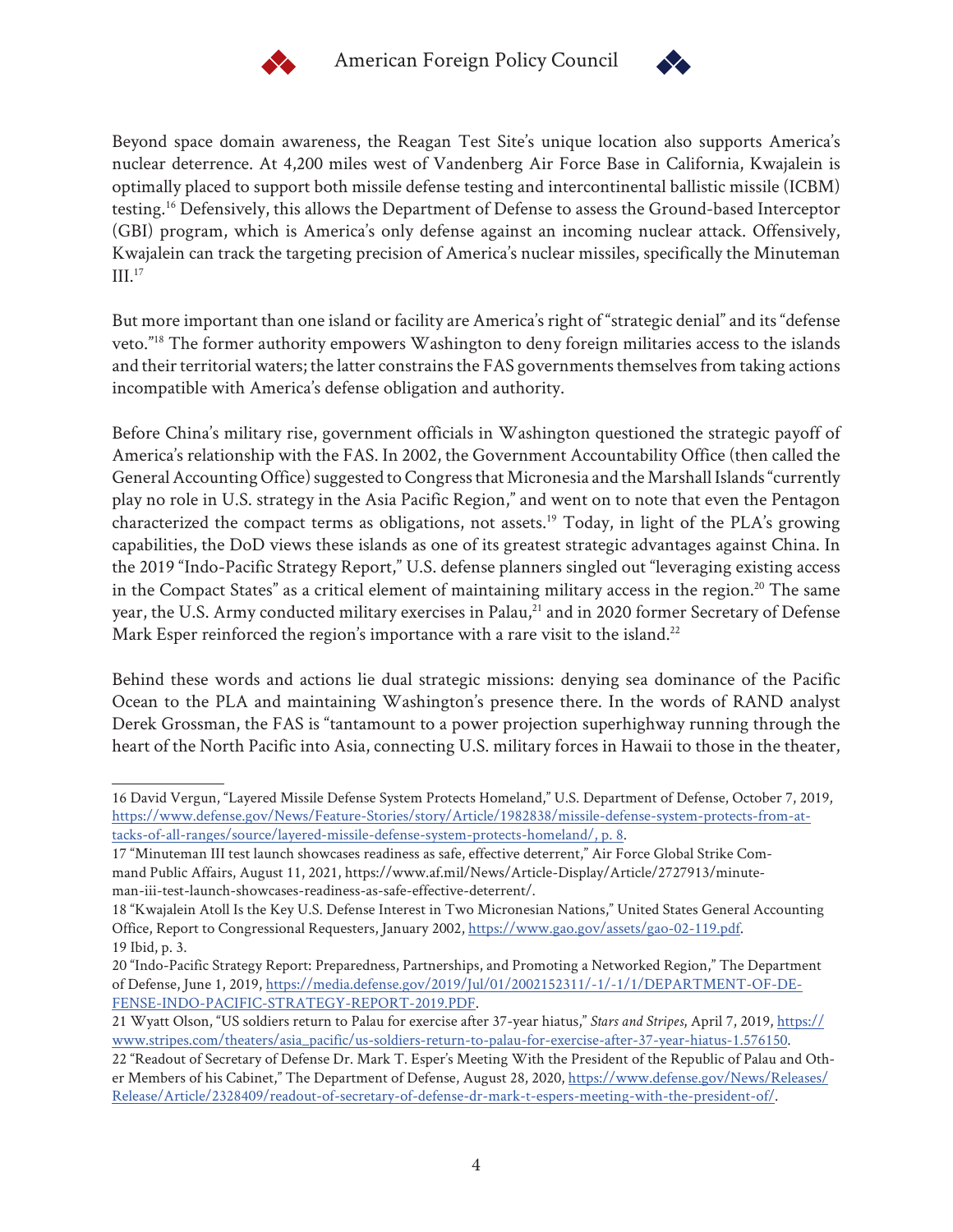



particularly to forward-operating positions on the U.S. territory of Guam."23 This geographic reality makes the FAS and their territorial waters bigger than the sum of their parts. They are the crux of the second island chain.

The previously mentioned leaked agreement between the Solomon Islands and the PRC, and America's haphazard response,<sup>24</sup> suggest that Washington has taken its eye off this critically important region. Unfortunately, this reality is borne out in America's ongoing COFA negotiations with the FAS.

# **Renegotiating the Compact of Free Association Agreements**

America's economic assistance to FAS nations guaranteed under the COFA agreements is set to expire in 2023 for the RMI and FSM, and in 2024 for Palau. Were the COFA assistance to expire, it would provide an open door for China to approach these island-nations with counteroffers. The Trump administration worked to extend economic assistance,<sup>25</sup> and President Trump met with these leaders in Washington – the first time a sitting U.S. president had invited FAS leaders to the White House.26 The Biden administration has continued this work, but progress has remained slow. To the president's credit, he recently appointed a Special Presidential Envoy, Joseph Yun, to lead America's negotiations.27 Special Envoy Yun appears focused on renewing the economic assistance under the COFAs. In order to do so, however, the United States may find itself negotiating on issues it would rather avoid, particularly nuclear waste contamination with the RMI.

From the end of World War II to 1958, the United States detonated 67 nuclear bombs in the Marshall Islands, displacing hundreds of Marshallese from their homes.<sup>28</sup> In the 1970s, the U.S. collected the 3.1 million cubic feet of nuclear waste and deposited it in a bomb crater, then built a concrete structure over it. According to the Department of Energy, the facility, Runit Dome, remains stable, but the political leaders of the RMI are concerned about risks to the groundwater, among other fears, and have asked to include this issue in Compact renewal negotiations. The United States has thus far refused this request, on grounds that the issue was settled years ago.<sup>29</sup> Legally, however, the issue is

<sup>23</sup> Derek Grossman, "America Is Betting Big on the Second Island Chain," RAND Corporation, September 8, 2020, [https://www.rand.org/blog/2020/09/america-is-betting-big-on-the-second-island-chain.html.](https://www.rand.org/blog/2020/09/america-is-betting-big-on-the-second-island-chain.html)

<sup>24</sup> Phelim Kine, "U.S. turns the screws on Solomon Islands to counter China," *Politico*, April 28, 2022, [https://www.](https://www.politico.com/newsletters/politico-china-watcher/2022/04/28/u-s-turns-the-screws-on-solomon-islands-to-counter-china-00028449) [politico.com/newsletters/politico-china-watcher/2022/04/28/u-s-turns-the-screws-on-solomon-islands-to-counter](https://www.politico.com/newsletters/politico-china-watcher/2022/04/28/u-s-turns-the-screws-on-solomon-islands-to-counter-china-00028449)[china-00028449.](https://www.politico.com/newsletters/politico-china-watcher/2022/04/28/u-s-turns-the-screws-on-solomon-islands-to-counter-china-00028449)

<sup>25</sup> Colin Packham and Jonathan Barrett, "U.S. seeks to renew Pacific islands security pact to foil China," Reuters, August 5, 2019, [https://www.reuters.com/article/us-micronesia-usa-pompeo/u-s-seeks-to-renew-pacific-islands-security](https://www.reuters.com/article/us-micronesia-usa-pompeo/u-s-seeks-to-renew-pacific-islands-security-pact-to-foil-china-idUSKCN1UV0UV)[pact-to-foil-china-idUSKCN1UV0UV.](https://www.reuters.com/article/us-micronesia-usa-pompeo/u-s-seeks-to-renew-pacific-islands-security-pact-to-foil-china-idUSKCN1UV0UV)

<sup>26 &</sup>quot;Interior Secretary Bernhardt Applauds President Trump for Historic Meeting with Presidents of Palau, Marshall Islands, and the Federated States of Micronesia," The Department of the Interior, May 21, 2019, [https://www.doi.gov/](https://www.doi.gov/pressreleases/interior-secretary-bernhardt-applauds-president-trump-historic-meeting-presidents) [pressreleases/interior-secretary-bernhardt-applauds-president-trump-historic-meeting-presidents](https://www.doi.gov/pressreleases/interior-secretary-bernhardt-applauds-president-trump-historic-meeting-presidents).

<sup>27</sup> Antony J. Blinken, Secretary of State, "Announcing the Special Presidential Envoy for Compact Negotiations," The Department of State, March 22, 2022, [https://www.state.gov/announcing-the-special-presidential-envoy-for-com](https://www.state.gov/announcing-the-special-presidential-envoy-for-compact-negotiations/)[pact-negotiations/](https://www.state.gov/announcing-the-special-presidential-envoy-for-compact-negotiations/).

<sup>28</sup> Susanne Rust, "How the U.S. betrayed the Marshall Islands, kindling the next nuclear disaster," *Los Angeles Times*, November 10, 2019,<https://www.latimes.com/projects/marshall-islands-nuclear-testing-sea-level-rise/>.

<sup>29</sup> Susanne Rust, "Rep. Katie Porter presses Biden team on Marshall Islands nuclear waste, gets few answers," *Los Angeles Times*, October 22, 2021, [https://www.latimes.com/environment/story/2021-10-22/marshall-islands-nucle-](https://www.latimes.com/environment/story/2021-10-22/marshall-islands-nuclear-waste-congressional-hearing-compact)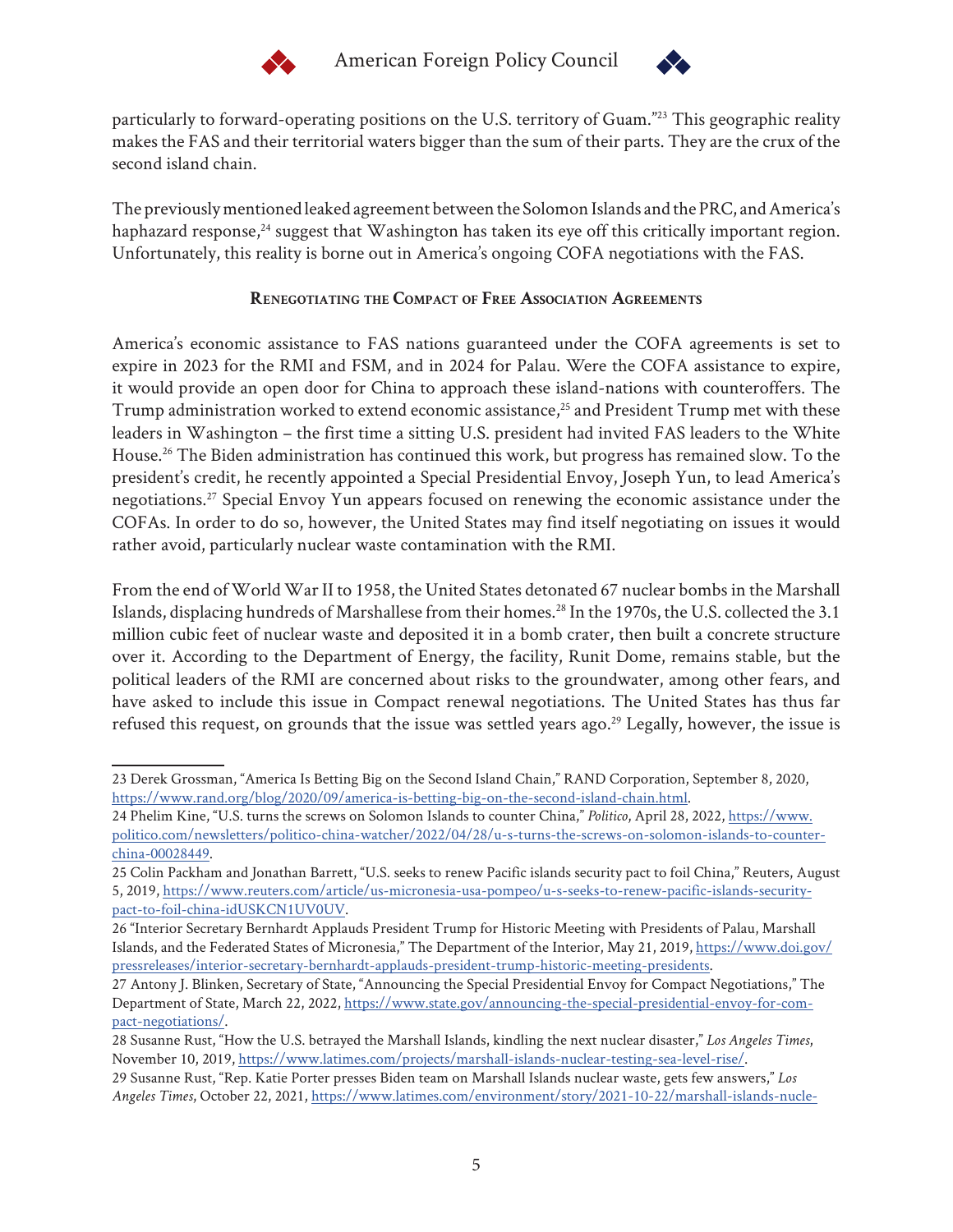



not as clear-cut as the Biden administration suggests.<sup>30</sup>

Geopolitically, however, the situation is remarkably clear. The FAS are sovereign nations. While they rely on Washington for military protection and defer to America on defense policy, they conduct their own foreign policies. Of immediate relevance to the COFAs, they are an equal party with the U.S. in those renewal negotiations. If we do not uphold our legal and moral obligations to these nations, we risk more than a diplomatic setback. We could potentially open the door to Beijing in a critical region that would undermine key tenants of our own Free and Open Indo-Pacific framework.

Ironically, the Biden administration is touting clean energy as a cornerstone of its Build Back Better World (B3W) initiative, a project meant in large part to provide alternative infrastructure investment and aid to Beijing's BRI. Yet, when it comes to an environmental risk in a U.S. partner – with direct bearing on China's regional ambitions – the administration has appeared resistant to the RMI's overtures. Putting aside the debate over the merits of B3W, administration must recognize the potential opening they are making for the PRC and engage in good faith with the RMI on this issue.

### **Conclusion**

Constraining China's geopolitical advance is crucial work that, in large part, depends on bolstering the second island chain. These atoll nations are vital in the broader great power competition now unfolding between Beijing and Washington. Moreover, the FAS are critical partners to whom the United States owes a great debt of gratitude. Legally, we are bound to their defense and economic assistance. Morally, we are responsible for significant disruption of generations of families during Cold War nuclear tests. The COFA negotiations are more than a necessity for Washington's strategy in the Pacific; they are a test of America's trustworthiness as a partner. OIA is to be commended for its explicit commitment to renew these Compacts, but much work remains to be done to ensure these critical relationships thousands of miles away.

[ar-waste-congressional-hearing-compact.](https://www.latimes.com/environment/story/2021-10-22/marshall-islands-nuclear-waste-congressional-hearing-compact)

<sup>30</sup> When the Reagan administration resolved the RMI's nuclear claims in 1983 (see Articles X and XII), Article XIII of the agreement included the ability for both parties to consult each other and revise cooperation on the nuclear issue without reopening the claims. See "Agreement Between the Government of the United States and the Government of the Marshall Islands for the Implementation of Section 177 of the Compact of Free Association," June 25, 1983, [https://](https://www.doi.gov/sites/doi.gov/files/section-177-agreement.pdf) [www.doi.gov/sites/doi.gov/files/section-177-agreement.pdf.](https://www.doi.gov/sites/doi.gov/files/section-177-agreement.pdf)